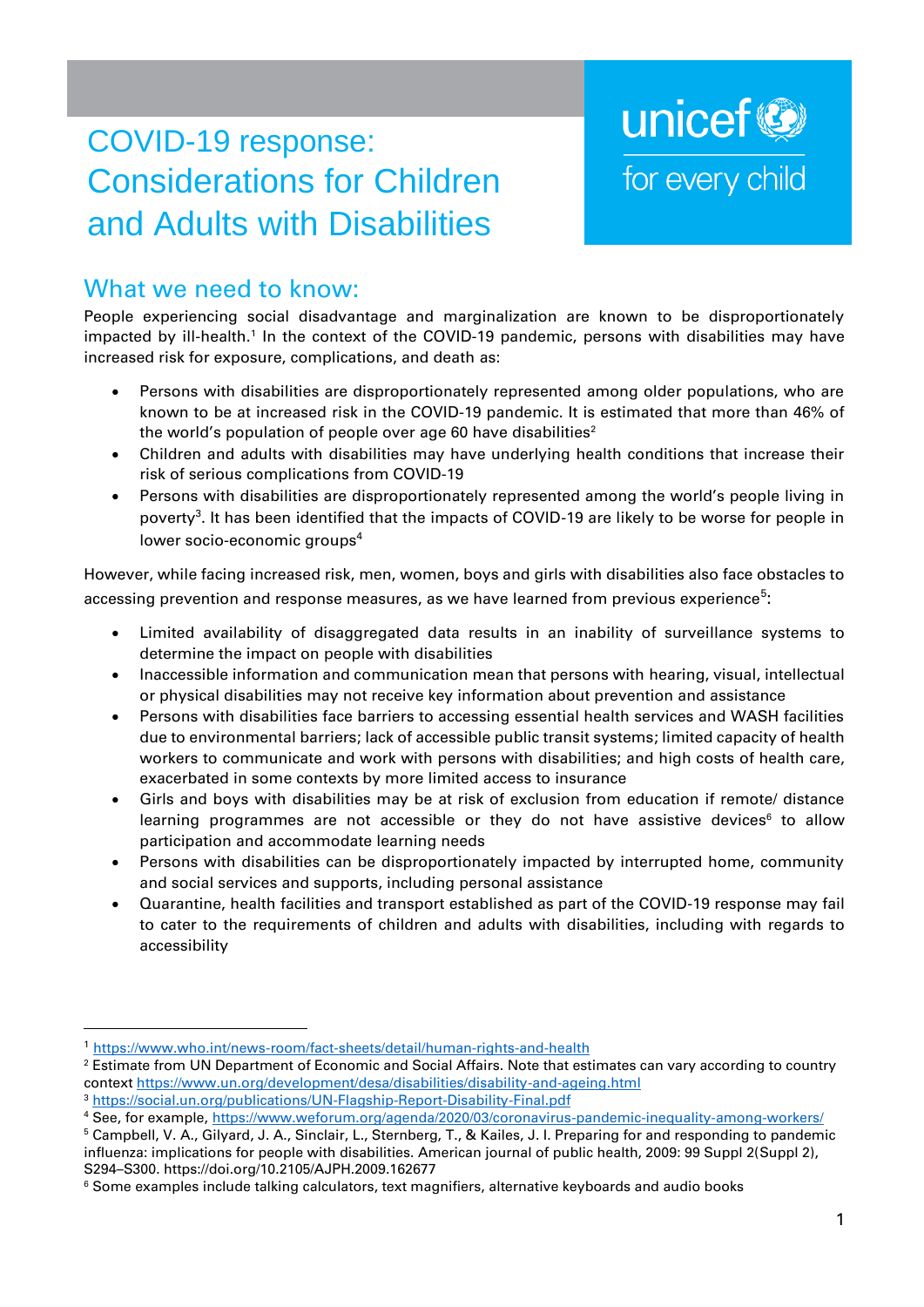- Prejudices, stigma, and discrimination against people with disabilities, including misconceptions that people with disabilities cannot contribute to the outbreak response or make their own decisions.
- In health emergencies, people with disabilities may be less likely to be prioritized in resource allocation and priority setting

## What we need to do:

Reach out to local Organizations of Persons with Disabilities (OPDs) and engage with them at every stage of the response, from the identification of persons with disabilities and development of key messages to building capacity on disability inclusion among responders

#### Limit human to human transmission and protect individuals from exposure

- Messaging on prevention of COVID-19 and available assistance may not reach people with visual, hearing or intellectual impairments if it is not provided in multiple and accessible formats. Concretely, this means all messages must be available in:
	- o Braille and large print for people who are blind or have low vision;
	- o Easy-to-read version for people who have intellectual disabilities;
	- $\circ$  Written formats or video with text captioning and/ or sign language for people with hearing impairment
	- $\circ$  Accessible web content for those using assistive technologies such as screen reader
- Consider information channels that will be accessed by persons with disabilities. For example, as many children with disabilities are out of school, any information campaigns delivered through schools may not reach children with disabilities. Persons with disabilities may also have lower levels of access to social media and other technology-based platforms
- Advocate to ensure that children and adults with disabilities living in institutions, residential schools and other places have access to appropriate prevention and response measures

#### Minimize morbidity and mortality

- Identify and address barriers that prevent safe access to health services, including:
	- $\circ$  Ensure the availability of accessible transport and physical accessibility at health premises<sup>7</sup>
	- $\circ$  Work with communities and OPDs to address any social norms that result in persons with disabilities being de-prioritized in accessing medical attention
	- $\circ$  Ensure that health and child protection staff are trained in accessible forms of communication, and/ or have access to sign language interpreters and other resources to support communication
- Ensure that sanitation and washing facilities are accessible and affordable, including in health facilities, schools, Early Childhood Development facilities, and public spaces
- In the context of limited resources, rationing and treatment decisions may negatively affect persons with disabilities. Work with local health actors to ensure such decisionmaking processes are guided by human rights standards and do not discriminate based on disability

<sup>&</sup>lt;sup>7</sup> To learn more on physical accessibility, please see UNICEF, Annex 12 to Supply Manual Accessible Components [for the Built Environment: Technical Guidelines embracing Universal Design](http://www.unicefinemergencies.com/downloads/eresource/docs/Disability/annex12%20technical%20cards%20for%20accessible%20construction.pdf) [http://www.unicefinemergencies.com/downloads/eresource/docs/Disability/annex12%20technical%20cards%20for](http://www.unicefinemergencies.com/downloads/eresource/docs/Disability/annex12%20technical%20cards%20for%20accessible%20construction.pdf)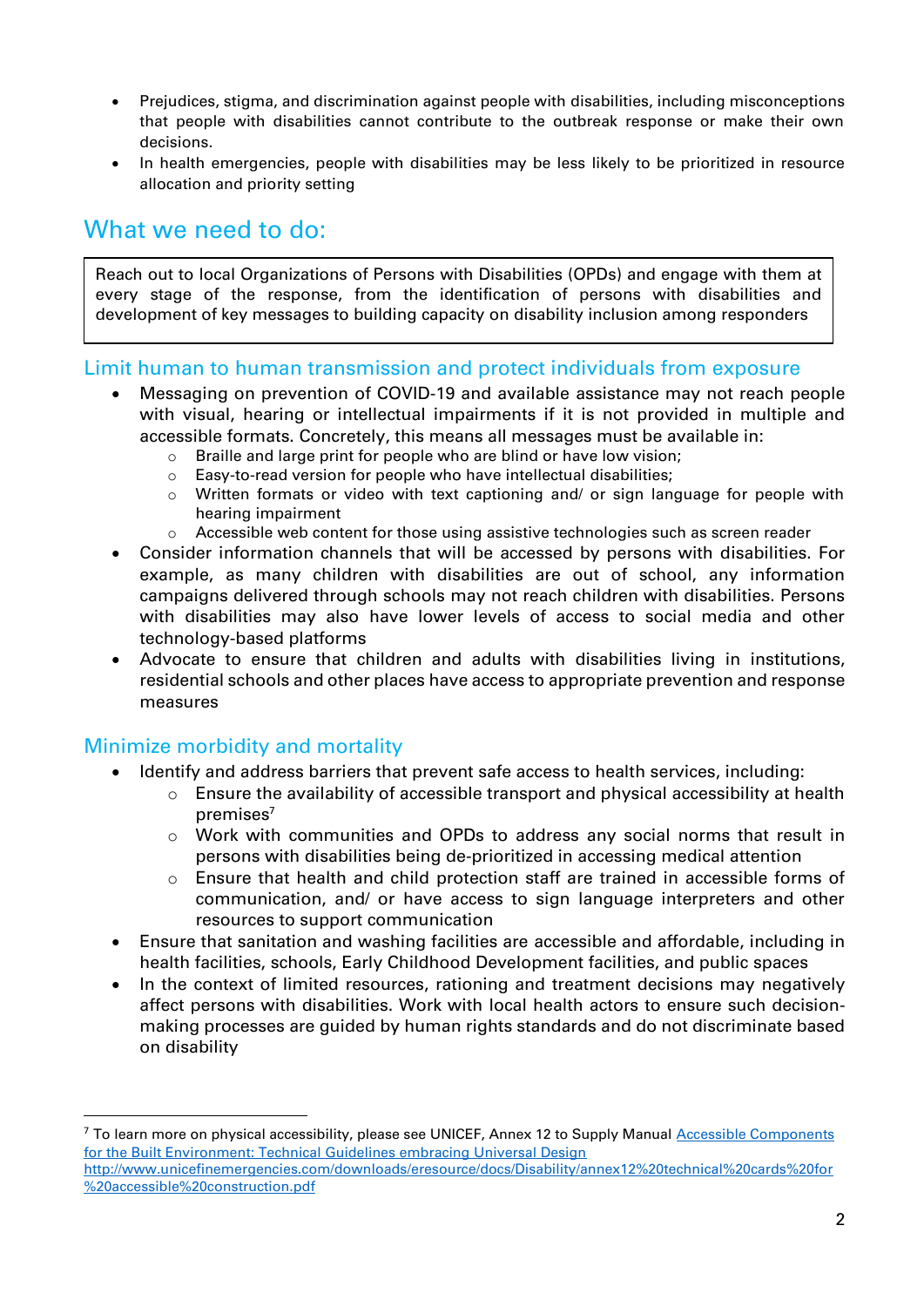• Identify adults and children with disabilities who may need more targeted support and information

### Prevent and address the secondary impact of the outbreak- minimize the human consequences of the outbreak

- Monitor and ensure plans are in place for a continued provision of support and assistance for people with disabilities where caregivers and service providers may not be able to visit their homes due to hospitalization, quarantine or social distancing practices
- When social distancing is recommended, people who are already more isolated will be among those most impacted. Ensure that mental health and psychosocial support (MHPSS) mechanisms are accessible to persons with disabilities, including those living in care facilities. For example, support front line workers and actors with both knowledge of COVID-19 as well as MHPSS skills<sup>8</sup> on how to refer individuals who may need more specialized support, while ensuring that sufficient personnel are equipped with knowledge and skills to deliver MHPSS to children and adults with disabilities.
- Provide support to education actors to ensure that distance learning platforms are safe and accessible to children with disabilities; teachers are trained on supporting children with disabilities remotely; and that any special education programmes are included in measures to ensure continuity of education. Provide support to caregivers of children with disabilities, including those with development and/or intellectual disabilities, in implementing specific consideration when managing care and education of their children at home, and their own mental health and psychosocial wellbeing
- In the context of reallocation of resources, support the continuity of inclusive health and social services used by persons with disabilities, including rehabilitation, assistive technology, and personal assistance
- Ensure that public messaging is respectful and free of bias, avoiding the potential for stigma against any part of the population based on age or disability (for example, inadvertently associating a rise in COVID-19 transmission with people with disabilities, through messaging on the increased risk faced by older populations and those with underlying health conditions)
- As with other women and girls, women and girls with disabilities who experience disruption of essential services, restricted movements and have primary responsibility for caring for their families are at increased risk of gender-based violence (GBV)<sup>9</sup>. Ensure that any programmes to prevent and respond to GBV are inclusive of women and girls with disabilities (e.g. ensuring that information and reporting channels are available in multiple and accessible formats)
- Contribute to the evidence base on how the pandemic and the response impacts differently on population groups depending on gender, age, disability, underlying medical conditions and other factors. For example, through KAP studies, monitor stigma against persons with disabilities such as beliefs that persons with disabilities are responsible for spreading the virus

<sup>8</sup> For more information see[: https://www.who.int/docs/default-source/coronaviruse/mental-health-](https://www.who.int/docs/default-source/coronaviruse/mental-health-considerations.pdf)

[considerations.pdf](https://www.who.int/docs/default-source/coronaviruse/mental-health-considerations.pdf) & [https://resourcecentre.savethechildren.net/document-collections/save-children-psychological](https://resourcecentre.savethechildren.net/document-collections/save-children-psychological-first-aid-training)[first-aid-training](https://resourcecentre.savethechildren.net/document-collections/save-children-psychological-first-aid-training)

<sup>9</sup> Statistics by the anti-domestic violence in Jinzhou, China reveals that 90% of cases documented in February 2020 are related to the COVID-19 epidemic[. https://www.sixthtone.com/news/1005253/domestic-violence-cases-surge](https://www.sixthtone.com/news/1005253/domestic-violence-cases-surge-during-covid-19-epidemic)[during-covid-19-epidemic](https://www.sixthtone.com/news/1005253/domestic-violence-cases-surge-during-covid-19-epidemic)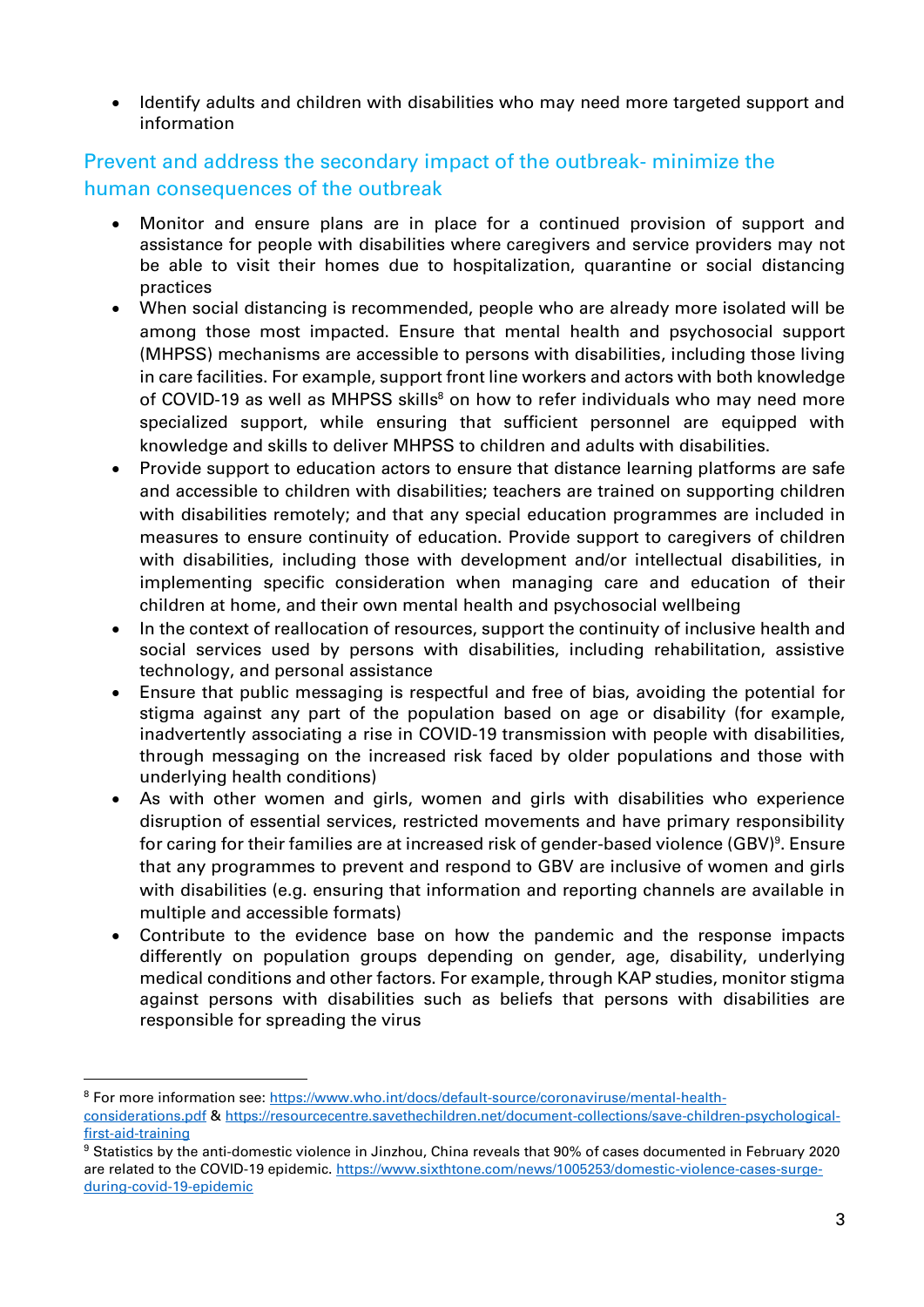#### Enhance risk reduction and in-country preparedness including coordination

- Engage with organizations of persons with disabilities in designing and delivering prevention and response plans
- Support participation by organizations of persons with disabilities in local and national coordination mechanisms
- Support disaggregation of monitoring and surveillance data by disability, using the Washington Group Short Set of Disability Questions<sup>10</sup>, and the Washington Group UNICEF Child Functioning Module for children<sup>11</sup>

Inclusion of persons with disabilities in COVID-19 response needs to be deliberate and purposeful. If not explicitly included in planning from the start, including in budgeting and resource allocation, there is a risk that persons with disabilities will be excluded from prevention and response measures, despite facing heightened risk.

#### Inclusion in UNICEF operations

- Ensure that the Business Continuity Plan is accessible and inclusive for all employees, including those with disabilities. For example, ensure that platforms used for working remotely are accessible to employees with diverse communication needs and preferences. Concretely, this could involve use of video in all calls and typing chat as needed for those with difficulties hearing, and using multi-modal teleconferencing
- Ensure that any reasonable accommodation provided in the workplace (including communication support, personal mobility, personal assistance) can be applied and adapted to working remotely<sup>12</sup>
- Employees with disabilities may be at heightened risk of serious complications from COVID-19 and full provisions for flexible work arrangements (including teleworking) should therefore be made available to minimize their exposure. Where necessary and appropriate, measures such as relocation should be made available on a priority basis to persons at heightened risk of infection or disproportionately affected by secondary impacts (such as disruption of support services)
- Employees with children with disabilities may no longer have access to the childcare or support they need, with significant impacts on their capacity to work and on their psychosocial well-being. Added flexibility with regards to work expectations should be afforded to employees with such responsibilities
- Employees with disabilities and employees with children with disabilities may face additional barriers to accessing national health services. Any information, advice and other support provided to employees regarding access to health care should include information, advice and support to address these barriers
- In the context of social distancing, employees with disabilities may be at heightened risk if they do not have regular access to usual service providers and care assistants. Mechanisms should be made available (on a voluntary basis) for regular check ins and mobilizing support for staff with disabilities
- Any psychosocial support provided to employees should be fully inclusive and accessible to persons with disabilities
- For some employees, this will be the first time that they speak about their disability or health condition in the workplace because for it has been newly diagnosed or because

<sup>12</sup> For more guidance on inclusion in the workplace, see [https://unicef.sharepoint.com/sites/PD-](https://unicef.sharepoint.com/sites/PD-Disability/SitePages/Inclusive-UNICEF.aspx)[Disability/SitePages/Inclusive-UNICEF.aspx](https://unicef.sharepoint.com/sites/PD-Disability/SitePages/Inclusive-UNICEF.aspx)

<sup>&</sup>lt;sup>10</sup> See [http://www.washingtongroup-disability.com/washington-group-question-sets/short-set-of-disability](http://www.washingtongroup-disability.com/washington-group-question-sets/short-set-of-disability-questions/)[questions/](http://www.washingtongroup-disability.com/washington-group-question-sets/short-set-of-disability-questions/)

<sup>11</sup> See<http://www.washingtongroup-disability.com/washington-group-question-sets/child-disability/>